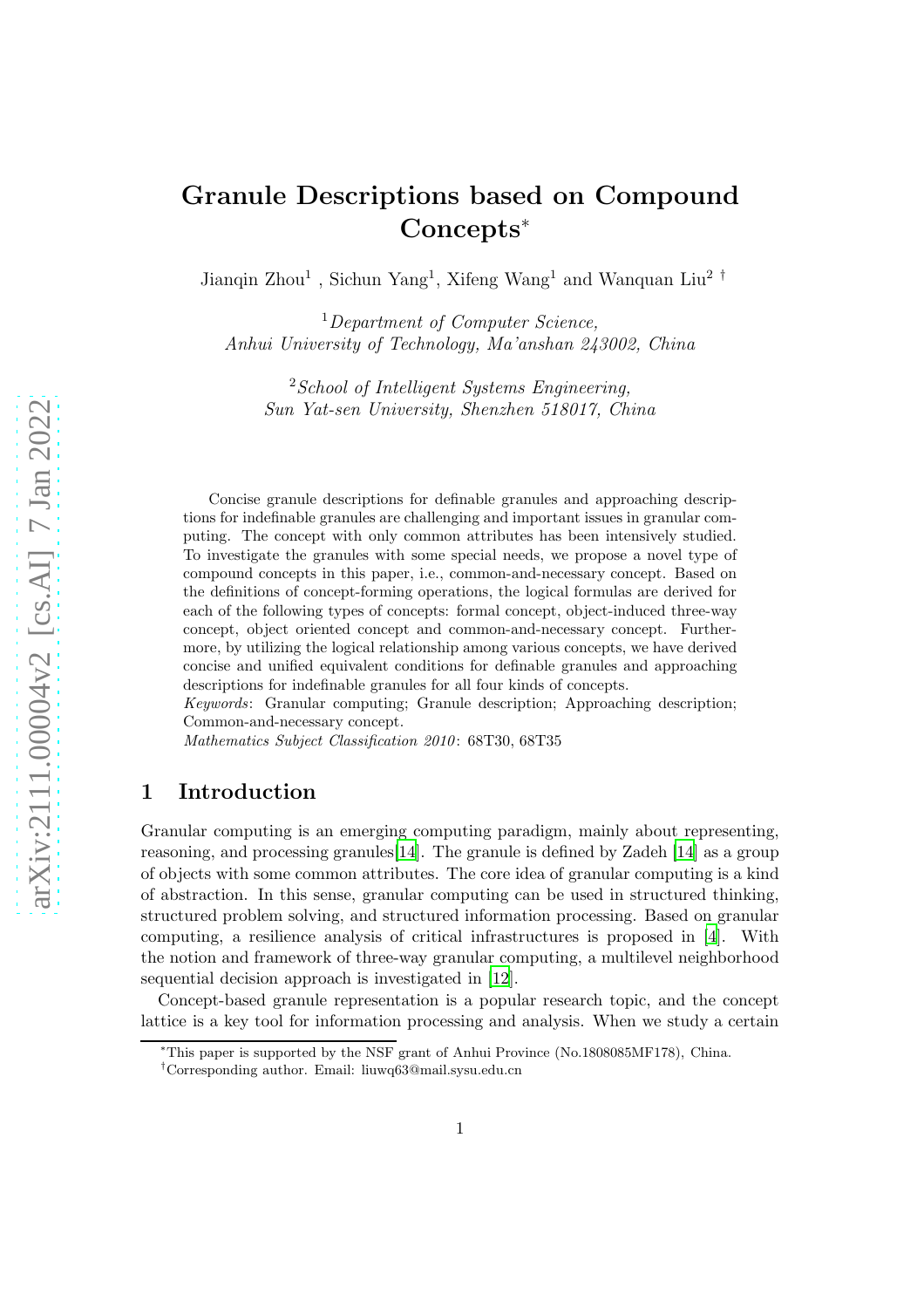kind of concepts, we first need to consider how to find out all the concepts from the given data. This problem is called concept lattice construction [\[1,](#page-14-0) [2,](#page-14-1) [8\]](#page-15-3). Second, in order to better analyze data and save storage space, it is necessary to reduce or simplify the concept lattice [\[3](#page-15-4), [10](#page-15-5), [11\]](#page-15-6). Furthermore, the nodes of concept lattice can infer from each other, and on this basis, one can extract some inference rules [\[7](#page-15-7)].

In detail, Zhi and Qi in [\[17](#page-15-8)] observed that the existing types of concepts cannot be used to simultaneously investigate the common attributes and possible attributes of granules. Thus they proposed the common-possible concepts, where all attributes are from the same collection, and further explored the relationships among the commonpossible concepts, formal concepts and object oriented concepts.

In this paper, we will consider a scenario that in an international travel agency, one tour guide can speak several frequently used languages, or can speak some infrequently used languages. We first introduce the compound context  $(U, A, I, B, J)$ , where A is the set of frequently used attributes, and  $B$  is the set of infrequently used attributes, on which common-and-necessary concept can be defined. Another motivation for the proposed common-and-necessary concept is for a scenario that there usually exist both compulsory courses and elective courses in a school.

Li and Liu in [\[6](#page-15-9)] proposed the concepts of covering element and inserting element for a granule by which equivalent conditions of definable granules of formal concept and three-way concept were obtained. Such investigation can show the relations clearly for different concepts.

Usually, the definitions of concept operators are given in a description language. However, sometimes the logical formula can better reflect the essence of the problem. For example, the essence of formal concept is in the logical formula:  $X = a_1 \wedge a_2 \wedge \cdots \wedge a_k$ , and the essence of object oriented concept is in the logical formula:  $X = a_1 \vee a_2 \vee \cdots \vee a_n$  $a_k$ , where  $(U, A, I)$  is a formal context,  $X \subseteq U$ , and  $a_1, a_2, \dots a_k \in A$ . With above logical formulas, it is easy to decipher that there is a kind of equivalent relationship between the two concepts. In this paper, the logical formulas are derived for all four kinds of concepts: formal concept, object-induced three-way concept, object oriented concept and common-and-necessary concept. Thus, by utilizing the logical relationship among various concepts, and based on the definitions of concept-forming operations, we can derive much concise and unified equivalent conditions for definable granules and approaching descriptions of indefinable granules for all four kinds of concepts.

In summary, the main contributions in this paper can be summarized as follows.

1. We propose one new type of compound concept, i.e., common-and-necessary concept.

2. The logical formulas have been given for all four kinds of concepts.

3. Utilizing the logical relationship among various concepts, we have derived much concise and unified equivalent conditions for definable granules and approaching descriptions of indefinable granules for all four kinds of concepts.

Finally, the structure of this paper is organized as follows. In Section [2,](#page-2-0) some frequently used definitions and lemmas related to the main results of this paper are reviewed. In Section [3,](#page-4-0) we present some concise and unified equivalent conditions of definable granules for four kinds of concepts. In Section [4,](#page-11-0) some explicit approaching descriptions for indefinable granules are presented for four kinds of concepts. Finally, in Section [5,](#page-14-2) the paper is concluded with a summary and an outlook for future work.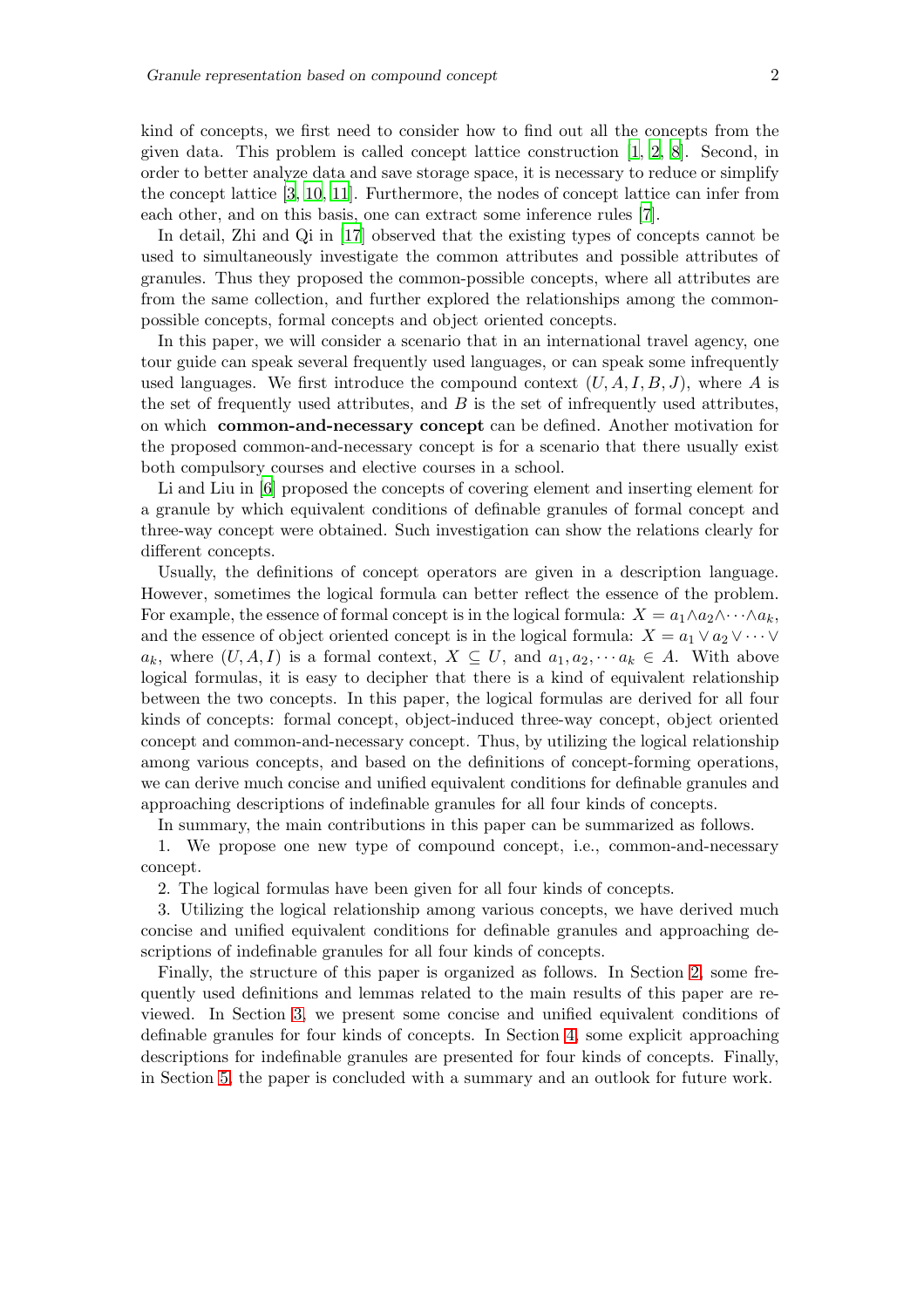# <span id="page-2-0"></span>2 Preliminary notions and properties

For the convenience of discussion, we first review some frequently-used notions and their properties related to this paper, such as formal concept, concept-forming operations, logical language, definable granules, and the description of granule.

## 2.1 The formal context and its operations

We first present the definition of formal context and its operations as follows.

**Definition 1.** [\[5](#page-15-10)] A triplet  $(U, A, I)$  is called a formal context, if  $U = \{x_1, x_2, \ldots, x_n\}$  $x_m$ ,  $A = \{a_1, a_2, \ldots, a_n\}$ , and  $I \subseteq U \times A$  is a binary relation. Here we define each  $x_i(i \leq m)$  as an object, and each  $a_i (i \leq n)$  as an attribute.  $x I_a$  or  $(x, a) \in I$  indicates that an object  $x \in U$  has the attribute  $a \in A$ .

In the rest of this paper,  $(U, A, I)$  is always used to represent a formal context, and it is a common terminology in granule computing. Some operations for it can be defined as below.

**Definition 2.** [\[5](#page-15-10)] Given a  $(U, A, I)$ . For any  $X \subseteq U$  and  $B \subseteq A$ , two concept-forming operations are defined below respectively:

 $f: P(U) \to P(A), f(X) = \{e \in A | \forall x \in X, (x, e) \in I\}$ 

 $g: P(A) \to P(U), g(B) = \{x \in U | \forall e \in B, (x, e) \in I\}$ 

With the equipment of above operations, we can give the following definitions of formal concepts and concept lattices.

**Definition 3.** [\[5](#page-15-10)] Given a  $(U, A, I)$ . For any  $X \subseteq U$  and  $B \subseteq A$ , if  $f(X) = B$  and  $g(B) = X$ , then we define  $(X, B)$  as a formal concept, where X and B are said to be the extent and the intent of  $(X, B)$ , respectively.

For concepts  $(X_1, B_1), (X_2, B_2)$ , where  $X_1, X_2 \subseteq U$ ,  $B_1, B_2 \subseteq A$ , we can define the partial order as follows:

 $(X_1, B_1) \leq (X_2, B_2) \Leftrightarrow X_1 \subseteq X_2 \Leftrightarrow B_2 \subseteq B_1$ 

With the above partial order for forma concept, we can have the following definitions of two set operations:

 $(X_1, B_1) \bigwedge (X_2, B_2) = (X_1 \cap X_2, fg(B_1 \cup B_2))$  or  $(X_1 \cap X_2, f(X_1 \cap X_2))$ 

 $(X_1, B_1) \bigvee (X_2, B_2) = (gf(X_1 \cup X_2), B_1 \cap B_2)$  or  $(g(B_1 \cap B_2), B_1 \cap B_2)$ 

With all these operations, one can observe that all formal concepts from  $(U, A, I)$ would form a complete lattice, which is defined as a concept lattice, which is denoted by  $L(U, A, I)$ . We have the following properties for the above defined concepts and notations.

**Lemma 1.** [\[5](#page-15-10)] For any  $X_1, X_2, X \subseteq U$ ,  $B_1, B_2, B \subseteq A$ , here  $(U, A, I)$  is a context, it is easy to show that the following statements hold:

(1)  $X_1 \subseteq X_2 \Rightarrow f(X_2) \subseteq f(X_1)$ ,  $B_1 \subseteq B_2 \Rightarrow g(B_2) \subseteq g(B_1)$ ;

$$
(2) X \subseteq gf(X), B \subseteq fg(B);
$$

(3)  $f(X) = f g f(X), g(B) = g f g(B);$ 

$$
(4) X \subseteq g(B) \Leftrightarrow B \subseteq f(X);
$$

$$
(5) f(X_1 \cup X_2) = f(X_1) \cap f(X_2), g(B_1 \cup B_2) = g(B_1) \cap g(B_2);
$$

$$
(6) f(X_1 \cap X_2) \supseteq f(X_1) \cup f(X_2), g(B_1 \cap B_2) \supseteq g(B_1) \cup g(B_2).
$$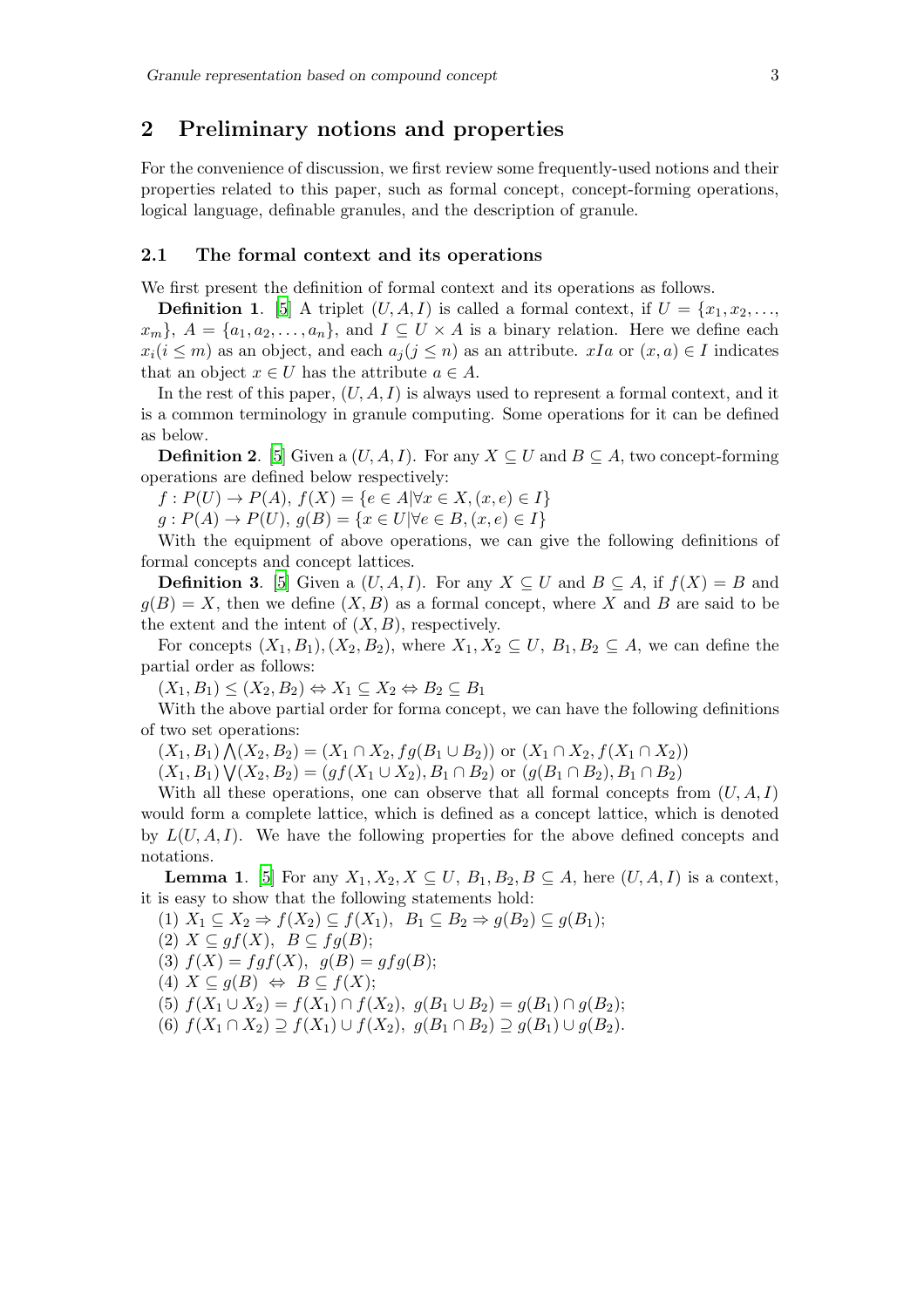In fact, a  $(U, A, I)$  can be typically represented by a table of 0 and 1, in which 1s represents a binary relation between one object (rows) and one attribute (columns). A simple example of a formal context  $(U, A, I)$  is illustrated as follows:

|                |       | rapie 1: | (U, A, I) |       |       |
|----------------|-------|----------|-----------|-------|-------|
|                | $a_1$ | $a_2$    | $a_3$     | $a_4$ | $a_5$ |
|                |       |          |           |       |       |
| $\overline{2}$ |       |          |           |       |       |
| 3              |       |          |           |       |       |
| 4              |       |          |           |       |       |
| 5              |       |          |           |       |       |
| 6              |       |          |           |       |       |
|                |       |          |           |       |       |

<span id="page-3-0"></span> $\text{Table 1:} \quad (U, A, I)$ 

With above representation, the formal concepts in Table [1](#page-3-0) can be calculated as given in the following Table [2:](#page-3-1)

<span id="page-3-1"></span>

| Table 2: Formal concepts in Table 1 |                                    |                                                     |                                    |  |  |  |
|-------------------------------------|------------------------------------|-----------------------------------------------------|------------------------------------|--|--|--|
|                                     |                                    | $C_0 = (\{1, 2, 3, 4, 5, 6, 7\}, \emptyset)$        |                                    |  |  |  |
| $C_4 = (\{2, 3, 7\}, \{a_1\})$      | $C_3 = (\{1, 2, 7\}, \{a_2\})$     | $C_2 = (\{1, 6, 7\}, \{a_3\})$                      | $C_1 = (\{4, 5, 6\}, \{a_5\})$     |  |  |  |
|                                     | $C_5 = (\{2, 7\}, \{a_1, a_2\})$   | $C_6 = (\{1, 7\}, \{a_2, a_3\})$                    | $C_7 = (\{5,6\}, \{a_4, a_5\})$    |  |  |  |
|                                     | $C_9 = (\{7\}, \{a_1, a_2, a_3\})$ |                                                     | $C_8 = (\{6\}, \{a_3, a_4, a_5\})$ |  |  |  |
|                                     |                                    | $C_{10} = (\emptyset, \{a_1, a_2, a_3, a_4, a_5\})$ |                                    |  |  |  |

One can visualize a formal concept in a table of 0 and 1 as a closed rectangle of 1s, where the rows and columns are not necessarily contiguous [\[1](#page-14-0)]. We define the cell of the ith row and jth column as  $(i, j)$ . Thus in Table [1,](#page-3-0)  $(5, 4)$ ,  $(5, 5)$ ,  $(6, 4)$  and  $(6, 5)$  would form the concept  $C_7$ , and  $C_7$  is a rectangle with height 2 and width 2. Similarly  $(6,3)$ ,  $(6, 4)$  and  $(6, 5)$  form the concept  $C_8$ , and  $C_8$  is a rectangle of height 1 and width 3.  $(1, 3)$ ,  $(6, 3)$  and  $(7, 3)$  form the concept  $C_2$ , and  $C_2$  is a rectangle of height 3 and width 1. Here  $(1, 3)$  and  $(6, 3)$  are not contiguous. Next, we first investigate the definable granule.

### 2.2 Definable granule and its description

Given a formal context  $(U, A, I)$ . We present a logical language used for describing a granule  $X \subseteq U$ . For any  $b \in B \subseteq A$ , we can define b as an atomic formula. By joining all the atomic formulas in B together with the connective  $\wedge$ , we can obtain a compound formula  $\wedge B = \bigwedge_{b \in B} b$ .

Furthermore, if the object  $x \in U$  has an attribute b, then we say that x satisfies the atomic formula b, denoted by  $x \mapsto b$ . Obviously, if  $x \mapsto b$  for any  $b \in B$ , then x is said to satisfy the compound formula  $\land B$ , denoted by  $x \mapsto \land B$ . Thus the semantics of  $\land B$ is defined as the set of the objects satisfying  $\land B$  as defined below,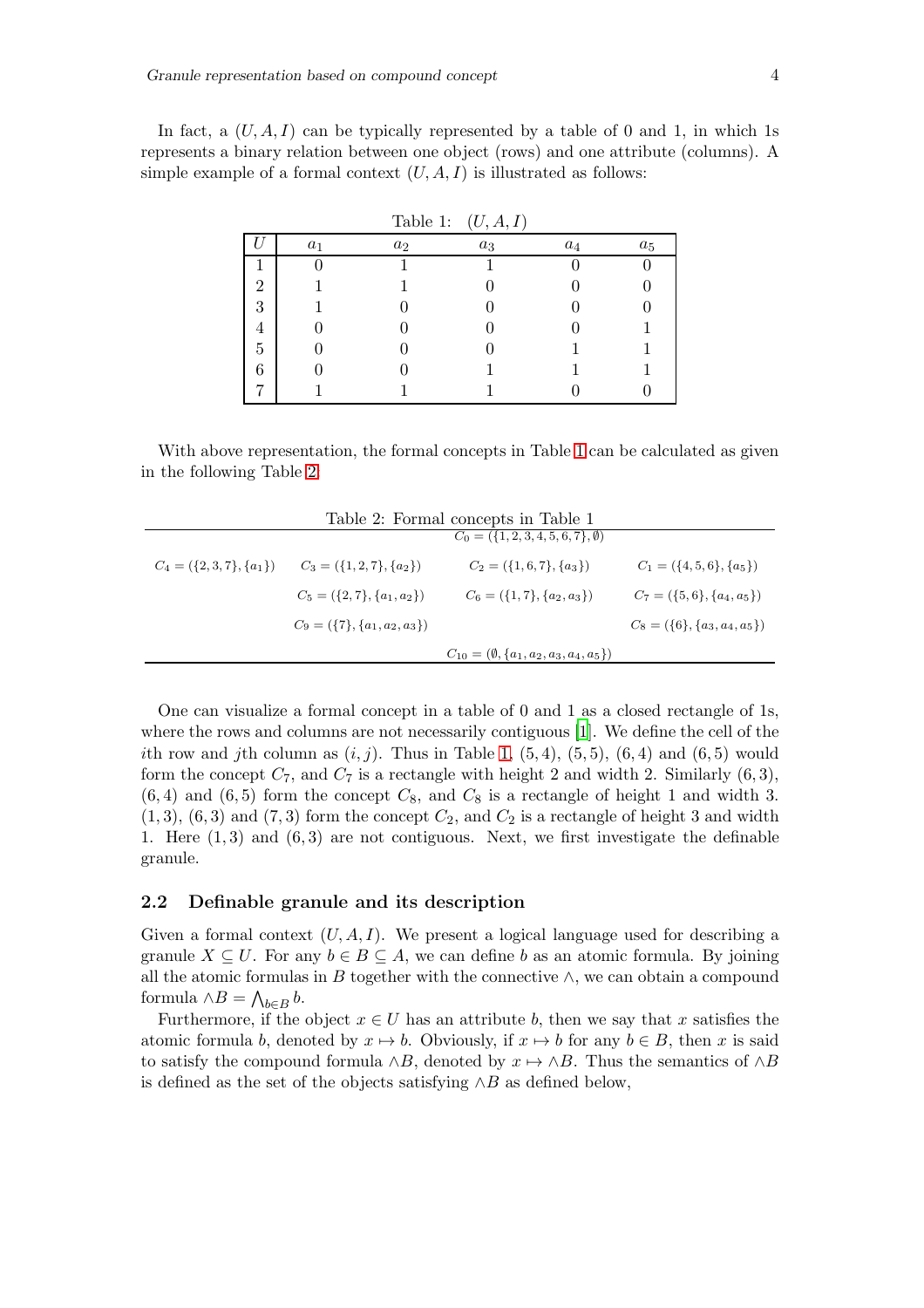$$
m(\land B) = \{x \in U | \forall b \in B, x \mapsto b\}
$$

Given a formal context  $(U, A, I)$  and  $B \subseteq A$  with  $B \neq \emptyset$ . Then we have  $m(\wedge B) =$  $g(B)$  [\[15](#page-15-11)].

With the semantics operator m defined above, we now give the definition of a  $\wedge$ definable granule.

**Definition 4.** [\[15](#page-15-11)] Given a  $(U, A, I)$  and  $X \subseteq U$ . If there exists  $B \subseteq A, B \neq \emptyset$ , such that  $m(\wedge B) = X$ , then we say that X is  $\wedge$ -definable and  $\wedge B$  is a description of X, denoted by  $d(X) = \wedge B$ .

The following proposition is an immediate result derived from the above definition.

**Proposition 1.** [\[15](#page-15-11)] Given a formal context  $(U, A, I)$ ,  $Y \subseteq U$  and  $f(Y) \neq \emptyset$ . If Y is the extent of a formal concept, then the granule Y must be  $\wedge$ -definable and  $d(Y) = \wedge f(Y).$ 

For the example in Table [1,](#page-3-0) we can rewrite

$$
a_1 = \begin{pmatrix} 0 \\ 1 \\ 1 \\ 0 \\ 0 \\ 0 \\ 1 \end{pmatrix}, \ a_2 = \begin{pmatrix} 1 \\ 1 \\ 0 \\ 0 \\ 0 \\ 1 \end{pmatrix}
$$
\nas column vectors, then  $a_1 \wedge a_2 = \begin{pmatrix} 0 \\ 1 \\ 0 \\ 0 \\ 0 \\ 0 \\ 1 \end{pmatrix}$ , where  $a_1, a_2 \in A$ . At the same time,  $x_2 = \begin{pmatrix} 0 \\ 1 \\ 0 \\ 0 \\ 1 \end{pmatrix}$ , where  $a_1, a_2 \in A$ . At the same time,  $x_2 = \begin{pmatrix} 1 & 1 & 0 & 0 & 0 \end{pmatrix}$  where  $x_2, x_1 \in U$ . Thus one

 $(1, 1, 0, 0, 0), x_7 = (1, 1, 1, 0, 0),$  then  $x_2 \wedge x_7 = (1, 1, 0, 0, 0),$  where  $x_2, x_7 \in U$ . Thus one has  $X = \{x_2, x_7\} = a_1 \wedge a_2$ , and X is  $\wedge$ -definable,  $d(X) = a_1 \wedge a_2$ ,  $\{x_2, x_7\} = m(a_1 \wedge a_2)$ . Also,  $C_5 = (\{x_2, x_7\}, \{a_1, a_2\})$  is a formal concept.

In essence,  $X \subseteq U$  is ∧-definable  $\iff$  there exist  $a_1, a_2, \cdots a_k \in A$ , such that  $X =$  $a_1 \wedge a_2 \wedge \cdots \wedge a_k$ . It is worth noticing that  $\{x_6\} = a_3 \wedge a_4$ , also  $\{x_6\} = a_3 \wedge a_4 \wedge a_5$ . So  $d({x_6}) = a_3 \wedge a_4$  and  $d({x_6}) = a_3 \wedge a_4 \wedge a_5$ . Based on the above observation, one can see that the description of  $X \subseteq U$  may be not unique.

# <span id="page-4-0"></span>3 Equivalent conditions of definable granules

With the concept operations, we can present some unified equivalent conditions of definable granules for each of the following types of concepts: formal concept, three-way object-induced concept, object oriented concept and common-and-necessary concept.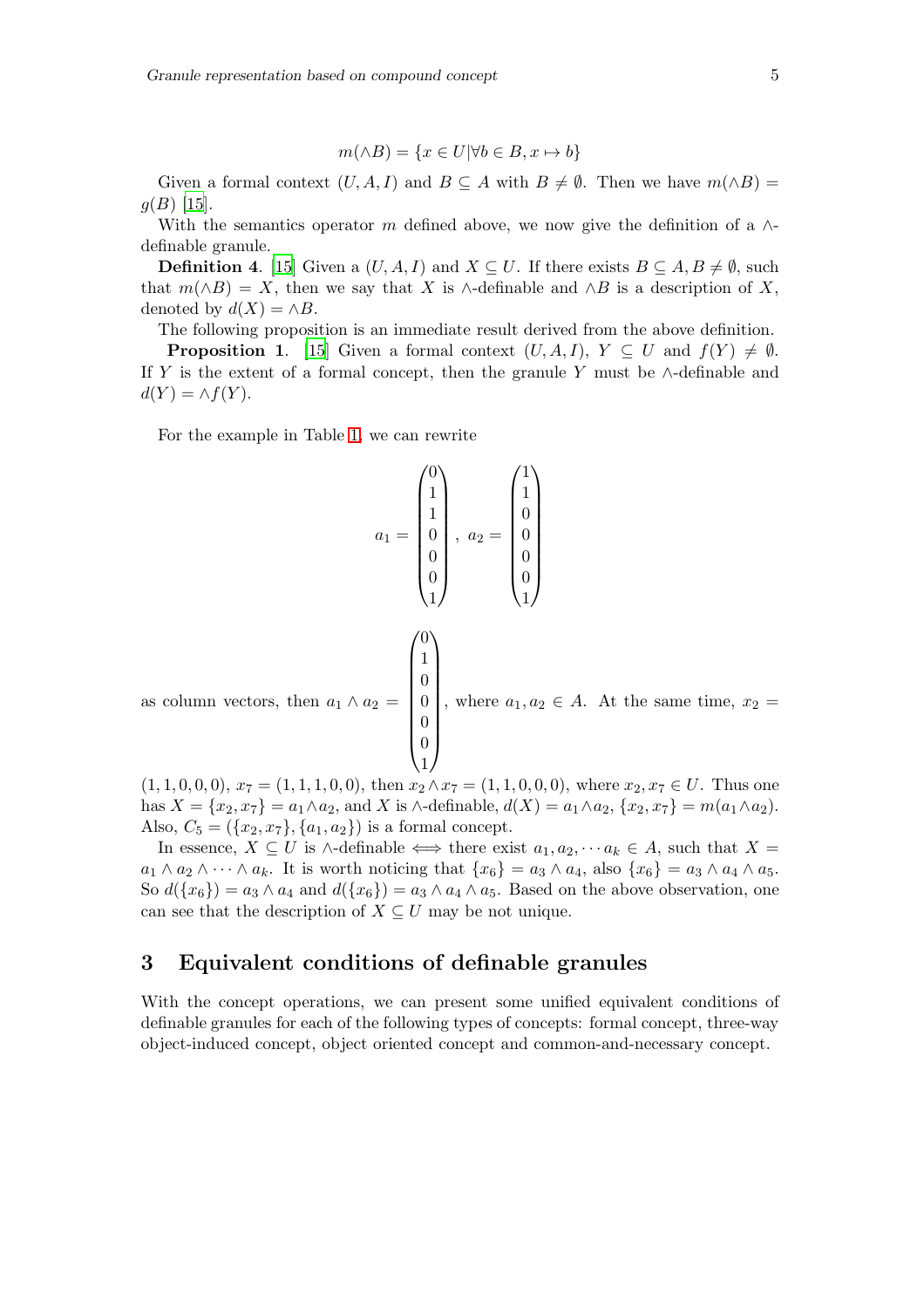#### 3.1 ∧-definable granules

In [\[6\]](#page-15-9), the notion of covering element was proposed, and the following proposition was obtained.

**Proposition 2.** [\[6](#page-15-9)] Given a formal context  $(U, A, I)$ ,  $X \subseteq U$  and  $f(X) \neq \emptyset$ . Then X is ∧-definable  $\Longleftrightarrow X$  does not have any covering element  $y \notin X$ , such that  $f(X) \subseteq f(y)$ .

Based on concept-forming operations of Definition 2, we give the following theorem.

**Theorem 1.** Given a formal context  $(U, A, I)$ ,  $X \subset U$  and  $f(X) \neq \emptyset$ . Then X is  $\wedge$ -definable  $\Longleftrightarrow X = gf(X)$ .

*Proof.*  $\implies$  By Definition 4, there exists  $B \subseteq A, B \neq \emptyset$ , such that  $m(\land B) = X \iff$  $g(B) = X$ . By Lemma 1.(3),  $X = g(B) = gfg(B) = gf(X)$ .

 $\Leftarrow$  Let  $B = f(X)$ . Then  $g(B) = gf(X) = X$ . So  $m(\wedge B) = X$ , thus X is  $\wedge$ definable. □

By Lemma 1.(2),  $X \subseteq gf(X)$ . If  $X \subset gf(X)$ , then there exists  $y \in gf(X)$  and  $y \notin X$ , such that  $f(y) \supseteq fgf(X) = f(X)$ . Thus y must be a covering element. Therefore, the conditions of Theorem 1 and Proposition 2 are equivalent.

If X is  $\wedge$ -definable,  $B = f(X) = \{a_1, a_2, \cdots a_k\} \Longrightarrow X = g(B) \Longrightarrow X = a_1 \wedge a_2 \wedge a_1$  $\cdots \wedge a_k$ . If Y is  $\wedge$ -definable,  $C = f(Y) = \{b_1, b_2, \cdots b_j\} \implies Y = g(C) \implies Y = g(C)$  $b_1 \wedge b_2 \wedge \cdots \wedge b_j$ . Thus

$$
X \bigcap Y = a_1 \wedge a_2 \wedge \cdots \wedge a_k \wedge b_1 \wedge b_2 \wedge \cdots \wedge b_j
$$

$$
g(f(X) \bigcup f(Y)) = g(\{a_1, a_2, \cdots a_k, b_1, b_2, \cdots b_j\}) = X \bigcap Y
$$

So the following Proposition 3 is obvious.

**Proposition 3.** [\[6](#page-15-9)] Given a formal context  $(U, A, I)$ ,  $X, Y \subset U$  and  $f(X) \neq \emptyset$ ,  $f(Y) \neq \emptyset$ . If X and Y are ∧-definable, then the granule  $X \cap Y$  must be ∧-definable with  $d(X \cap Y) = \wedge (f(X) \cup f(Y)).$ 

However, as  $X \bigcup Y = a_1 \wedge a_2 \wedge \cdots \wedge a_k \vee b_1 \wedge b_2 \wedge \cdots \wedge b_j$ ,  $X \bigcup Y$  maybe not  $\wedge$ -definable.

## 3.2 (∧, ∧, ¬)-definable granules

Based on Definition 3 in [\[6\]](#page-15-9), from a formal context  $(U, A, I)$ , we can build a compound context  $(U, A, I, B, J)$ , where  $a \in A$  and  $(x, a) \in I \iff b \in B$  and  $(x, b) \notin J$ . In this compound context,  $A, B$  and  $I, J$  are associated with each other.

In the rest of this paper,  $(U, A, I, B, J)$  is always used to represent a compound context.

For any  $X \subseteq U$  and  $C \subseteq A \bigcup B$ , we further extend the concept-forming operations f and  $q$  as follows:

$$
f: P(U) \to P(A \bigcup B), f(X) = \{e \in A \bigcup B | \forall x \in X, (x, e) \in I \bigcup J\}
$$

$$
g: P(A \bigcup B) \to P(U), g(C) = \{x \in U | \forall e \in C, (x, e) \in (I \bigcup J)\}
$$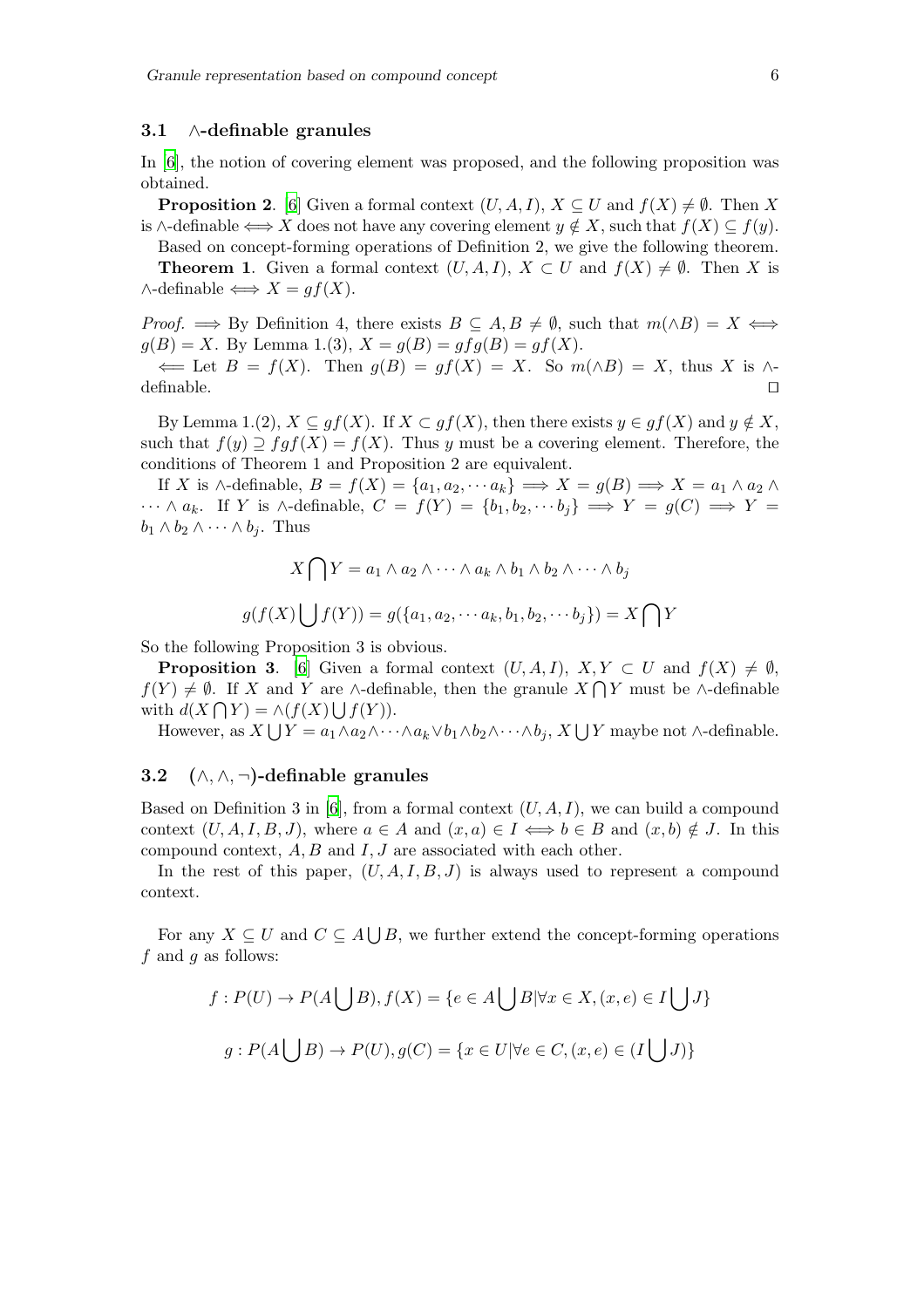Evidently, f is the combination of  $f^+$  and  $f^-$  in [\[6\]](#page-15-9), and g is the combination of  $g^+$ and  $g^-$  in [\[6](#page-15-9)].

Given a compound context  $(U, A, I, B, J)$ . For any  $X \subseteq U$  and  $C \subseteq A \bigcup B$ , if  $f(X) = C$  and  $g(C) = X$ , then we say that  $(X, C)$  is an object-induced three-way concept in [\[9\]](#page-15-12). As involving both the logic connectives  $\wedge$  and  $\neg$ , we define it as a compound concept.

Based on Definition 4 in [\[6\]](#page-15-9), we give a new notion of  $(\wedge, \wedge, \neg)$ -definable.

**Definition 5.** Given a compound context  $(U, A, I, B, J)$  and  $X \subseteq U$ , if there exist  $C \neq \emptyset$ ,  $C \subseteq A \cup B$ , such that  $g(C) = X$ , then we say that the granule X is  $(\wedge, \wedge, \neg)$ definable, and  $d(X) = \wedge(C)$ .

Similar to ∧-definable, we can obtain the following concise result about  $(\wedge, \wedge, \neg)$ definable.

**Theorem 2.** Given a compound context  $(U, A, I, B, J)$ ,  $X \subset U$  and  $f(X) \neq \emptyset$ . Then X is  $(\wedge, \wedge, \neg)$ -definable  $\iff X = af(X)$ .

One can observe that Theorem 2 in [\[6\]](#page-15-9) also gave a equivalent condition of  $(\wedge, \wedge, \neg)$ definable granule only for the case of  $X \subseteq U$ , X is ∧-indefinable in  $(U, A, I)$ . In comparison with the above result, Theorem 2 in this paper is significant extension in comparison to Theorem 2 in [\[6](#page-15-9)]

Furthermore, if X is  $(\wedge, \wedge, \neg)$ -definable,  $f(X) = \{a_1, a_2, \cdots a_k\} \Longrightarrow X = gf(X) \Longrightarrow$ 

$$
X = a_1 \wedge a_2 \wedge \cdots \wedge a_k
$$

where  $a_1, a_2, \cdots a_k \in A \bigcup B$ .

Also, if Y is  $(\wedge, \wedge, \neg)$ -definable,  $f(Y) = \{b_1, b_2, \cdots, b_j\} \Longrightarrow Y = gf(Y) \Longrightarrow$ 

$$
Y = b_1 \wedge b_2 \wedge \cdots \wedge b_j
$$

where  $b_1, b_2, \cdots b_j \in A \bigcup B$ .

Therefore,

$$
X \bigcap Y = a_1 \wedge a_2 \wedge \cdots \wedge a_k \wedge b_1 \wedge b_2 \wedge \cdots \wedge b_j
$$

$$
g(f(X) \bigcup f(Y)) = g(\{a_1, a_2, \cdots a_k, b_1, b_2, \cdots b_j\}) = X \bigcap Y
$$

By combining the above results, one can see the following Proposition 4 is obvious.

**Proposition 4.** Given a compound context  $(U, A, I, B, J)$ ,  $X, Y \subset U$  and  $f(X) \neq \emptyset$ ,  $f(Y) \neq \emptyset$ . If X and Y are  $(\wedge, \wedge, \neg)$ -definable, then the granule  $X \bigcap Y$  must be  $(\wedge, \wedge, \neg)$ definable with  $d(X \cap Y) = \wedge (f(X) \bigcup f(Y)).$ 

However, as  $X \bigcup Y = a_1 \wedge a_2 \wedge \cdots \wedge a_k \vee b_1 \wedge b_2 \wedge \cdots \wedge b_j$ ,  $X \bigcup Y$  may be not  $(∧, ∧, ¬)$ -definable.

As Proposition 11 in [\[6\]](#page-15-9) only discuss the case of  $X \subseteq U$ , X is ∧-indefinable in  $(U, A, I)$ , which indicates that Proposition 4 here is broader than Proposition 11 in [\[6\]](#page-15-9).

For example, from a formal context  $(U, A, I)$  in Table [1,](#page-3-0) we can create a compound context  $(U, A, I, B, J)$  described as below in Table [3,](#page-7-0) where  $a \in A \Leftrightarrow b \in B$ , and  $(x, a) \in I \Leftrightarrow (x, b) \notin J.$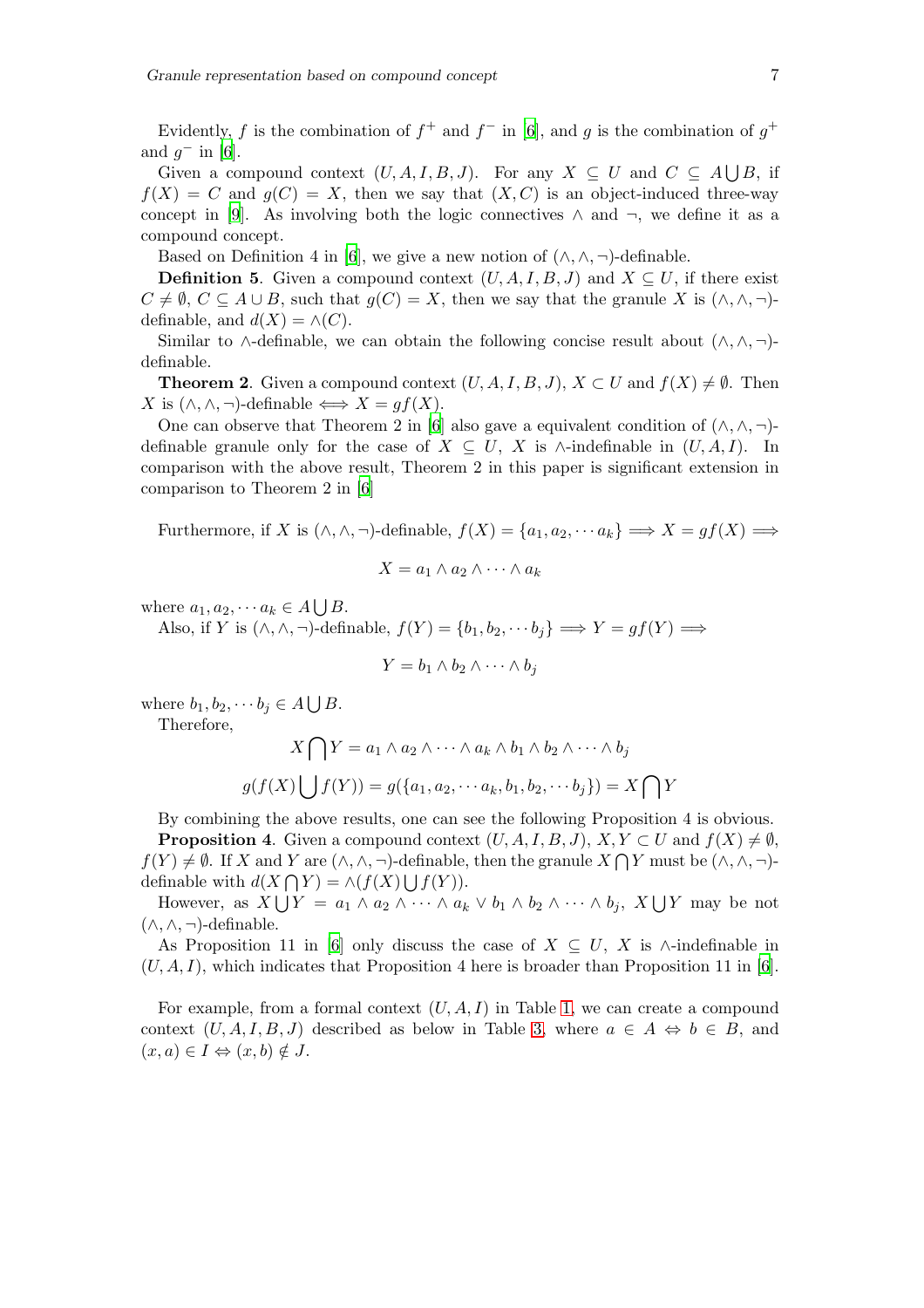|                | $a_1$ | $a_2$ | $a_3$ | $a_4$ | $a_5$ | $\overline{b_2}$ | $v_3$ | $\overline{b_4}$ | 25 |
|----------------|-------|-------|-------|-------|-------|------------------|-------|------------------|----|
| J.             |       |       |       |       |       |                  |       |                  |    |
| $\overline{2}$ |       |       |       |       |       |                  |       |                  |    |
| 3              |       |       |       |       |       |                  |       |                  |    |
| $\overline{4}$ |       |       |       |       |       |                  |       |                  |    |
| 5              |       |       |       |       |       |                  |       |                  |    |
| 6              |       |       |       |       |       |                  |       |                  |    |
| $\overline{ }$ |       |       |       |       |       |                  |       |                  |    |

<span id="page-7-0"></span>Table 3:  $(U, A, I, B, J)$ 

From Table [2,](#page-3-1)  $C_5 = (\{2, 7\}, \{a_1, a_2\})$  is a concept over  $(U, A, I)$ . However,  $(\{2, 7\},\$  $\{a_1, a_2, b_4, b_5\}$  is a concept over  $(U, A, I, B, J)$  and  $\{2, 7\} = a_1 \wedge a_2 \wedge b_4 \wedge b_5$ , which is not covered by Theorem 2 in [\[6\]](#page-15-9).

Note that  $\{2,3\} = a_1 \wedge b_3 \wedge b_4 \wedge b_5$ , by Proposition 4,  $\{2,3\} \cap \{2,7\} = \{2\} = a_1 \wedge b_3$  $a_2 \wedge b_3 \wedge b_4 \wedge b_5$ , which is still  $(\wedge, \wedge, \neg)$ -definable. Next, we will describe the important ∨-definable granules.

## 3.3 ∨-definable granules

To investigate the other aspects of granules, we next present the possibility operator  $(\cdot)^\diamond$  and necessity operator  $(\cdot)^\square$ .

**Definition 6.** [\[16\]](#page-15-13) Given a formal context  $(U, A, I)$ ,  $X \subseteq U$  and  $B \subseteq A$ . Then two concept-forming operations are defined below respectively:

$$
f_{\vee}: P(U) \to P(A), f_{\vee}(X) = X^{\square}; g_{\vee}: P(A) \to P(U), g_{\vee}(B) = B^{\circ}
$$

where

$$
X^{\square} = \{e \in A | Ie \subseteq X\} = \{e \in A | \forall x \in U, (x, e) \in I \Rightarrow x \in X\}
$$

$$
B^{\diamond} = \bigcup_{e \in B} Ie = \{x \in U | xI \cap B \neq \emptyset\} = \{x \in U | \exists e \in B, (x, e) \in I\}
$$

$$
xI = \{e \in A | (x, e) \in I\}, Ie = \{x \in U | (x, e) \in I\}
$$

Based on the above two concept-forming operations, one can present the object oriented concept. For any  $X \subseteq U$  and  $B \subseteq A$ , if  $f_V(X) = B$  and  $g_V(B) = X$ , then  $(X, B)$  is called an object oriented concept.

**Definition 7.** [\[16](#page-15-13)] Given a formal context  $(U, A, I)$  and  $X \subseteq U$ . If there exists  $B \subseteq A, B \neq \emptyset$ , such that  $g_{\vee}(B) = X$ , then we say that X is  $\vee$ -definable and  $d(X) = \vee B$ . In essence,  $X \subseteq U$  is  $\vee$ -definable  $\iff$  there exist  $a_1, a_2, \cdots a_k \in A$ , such that

$$
X = a_1 \vee a_2 \vee \cdots \vee a_k
$$

Furthermore, from a formal context  $(U, A, I)$ , we can create a context  $(U, B, J)$ , where  $a \in A \Leftrightarrow b \in B$ , and  $(x, a) \in I \Leftrightarrow (x, b) \notin J$ . In this case, we have

$$
X = a_1 \vee a_2 \vee \cdots \vee a_k \Longleftrightarrow U \backslash X = b_1 \wedge b_2 \wedge \cdots \wedge b_k
$$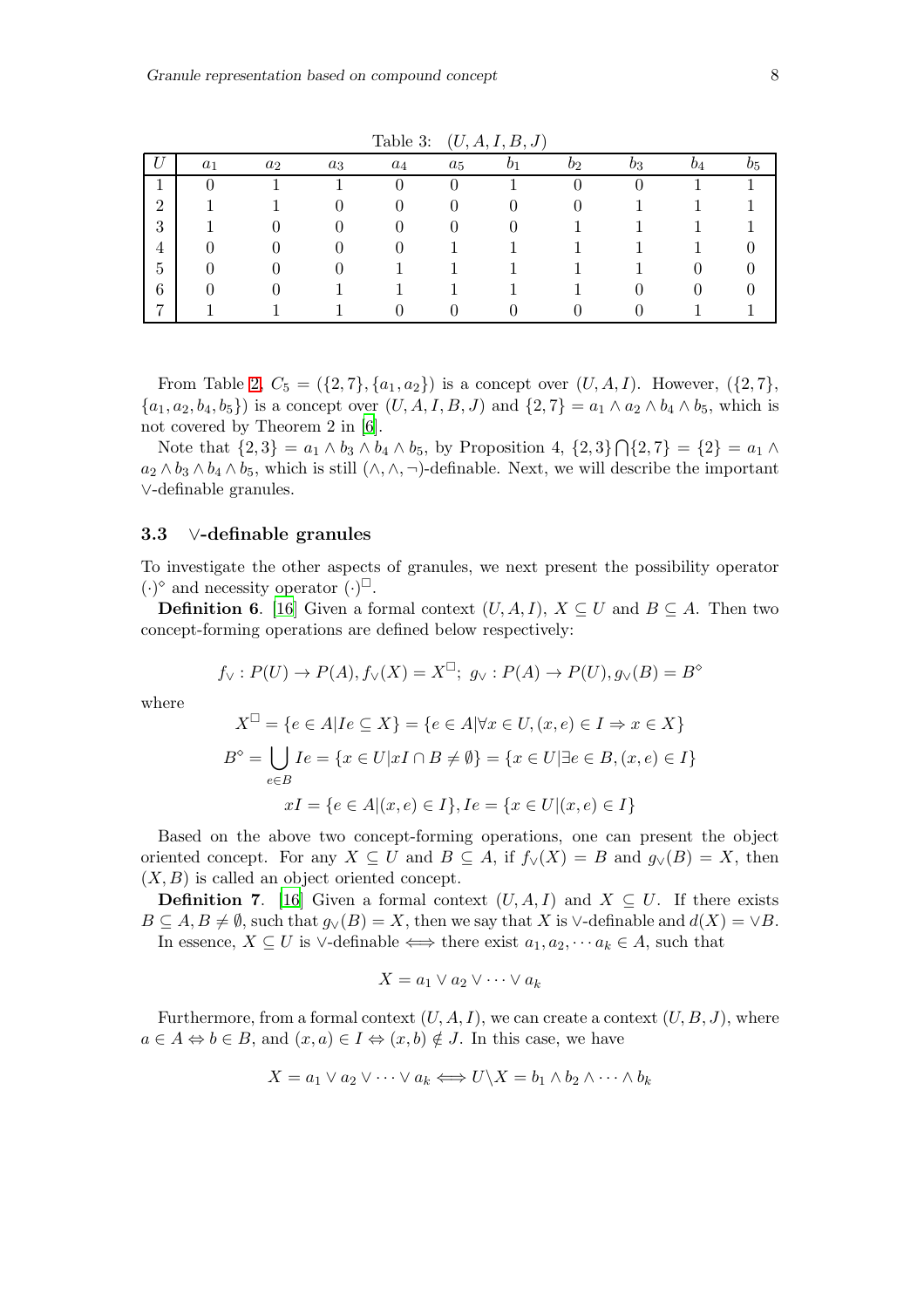Therefore, X is ∨-definable over  $(U, A, I) \iff U\setminus X$  is  $\wedge$ -definable over  $(U, B, J)$ . The following Theorem 3 is immediate from Theorem 1.

**Theorem 3.** Given a formal context  $(U, A, I)$  and  $X \subset U$ . Then X is  $\vee$ -definable  $\iff U\setminus X = gf(U\setminus X)$  over formal context  $(U, B, J)$ , where  $a \in A \iff b \in B$ , and  $(x, a) \in I \Leftrightarrow (x, b) \notin J.$ 

If X is  $\vee$ -definable, one will have  $f(U\setminus X) = \{a_1, a_2, \cdots a_k\} \Longrightarrow U\setminus X = gf(U\setminus X) \Longrightarrow$  $U\backslash X = a_1 \wedge a_2 \wedge \cdots \wedge a_k.$ 

Similarly, if Y is ∨-definable,  $f(U\Y) = \{b_1, b_2, \cdots b_j\} \implies U\Y = gf(U\Y) \implies$  $U\Y = b_1 \wedge b_2 \wedge \cdots \wedge b_j$ . By combining the above two results, one will have

$$
(U \setminus X) \bigcap (U \setminus Y) = a_1 \wedge a_2 \wedge \cdots \wedge a_k \wedge b_1 \wedge b_2 \wedge \cdots \wedge b_j
$$

$$
g(f(U \setminus X) \bigcup f(U \setminus Y)) = g(\{a_1, a_2, \cdots a_k, b_1, b_2, \cdots b_j\}) = (U \setminus X) \bigcap (U \setminus Y)
$$

So the following Proposition 5 is obvious.

**Proposition 5.** Given a formal context  $(U, A, I)$  and  $X, Y \subset U$ . If X and Y are ∨-definable, then  $U\setminus (U\setminus X)\bigcap (U\setminus Y)$  is ∧-definable, and  $d((U\setminus X)\bigcap (U\setminus Y))$  =  $\wedge (f(U\backslash X)\bigcup f(U\backslash Y)).$ 

As  $(U \setminus X) \bigcup (U \setminus Y) = a_1 \wedge a_2 \wedge \cdots \wedge a_k \vee b_1 \wedge b_2 \wedge \cdots \wedge b_j$ ,  $(U \setminus X) \bigcup (U \setminus Y)$  may be not the ∧-definable.

In fact, similar to Theorem 1, it is easy to obtain the following Proposition 6, which is equivalent to Theorem 3.

**Proposition 6.** Given a formal context  $(U, A, I)$ ,  $X \subset U$  and  $f_{\vee}(X) \neq \emptyset$ . Then X is ∨-definable  $\Longleftrightarrow X = g_{\vee} f_{\vee}(X)$ .

For example, from a formal context  $(U, A, I)$  in Table [1,](#page-3-0) we can create a formal context  $(U, B, J)$ , given below in Table [4,](#page-8-0) where  $a \in A \Leftrightarrow b \in B$ , and  $(x, a) \in I \Leftrightarrow$  $(x, b) \notin J$ .

|   | $\frac{1}{2}$ |   |   |
|---|---------------|---|---|
|   | רי            | Ŗ | 5 |
|   |               |   |   |
| 2 |               |   |   |
| 3 |               |   |   |
|   |               |   |   |
| 5 |               |   |   |
| h |               |   |   |
|   |               |   |   |

<span id="page-8-0"></span>Table 4: Formal context  $(II, B, J)$ 

On one hand,  $({1, 4, 5, 6, 7}, {a_3, a_4, a_5})$  is an object oriented concept over  $(U, A, I)$ in Table [1,](#page-3-0) and  $\{1, 4, 5, 6, 7\} = a_3 \vee a_4 \vee a_5$ . On the other hand,  $(\{2, 3\}, \{b_3, b_4, b_5\})$  is a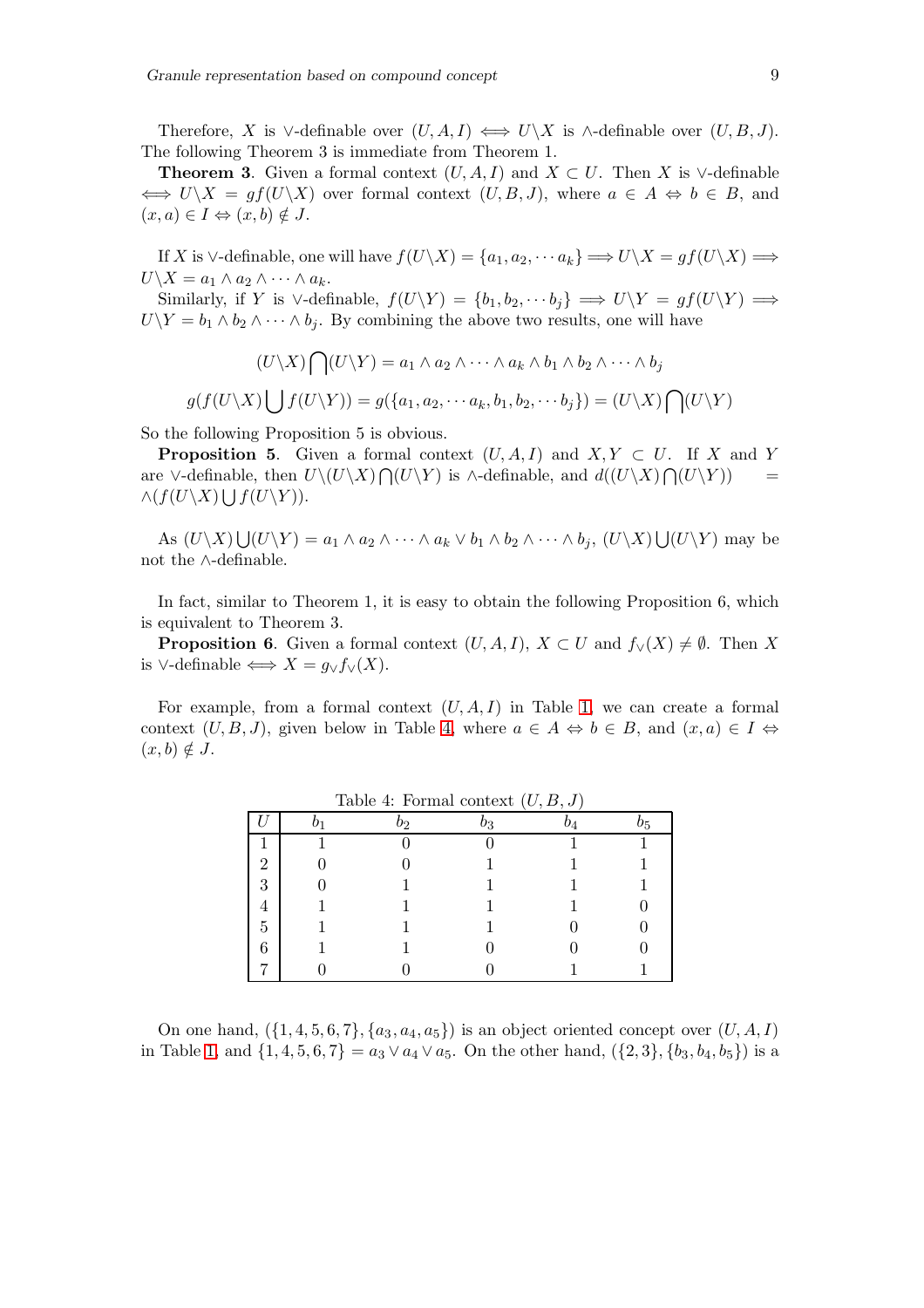formal concept over formal context  $(U, B, J)$  in Table [4,](#page-8-0) and  $U\setminus\{1, 4, 5, 6, 7\} = \{2, 3\}$  $b_3 \wedge b_4 \wedge b_5$ .

Similarly,  $({1, 2, 5, 6, 7}, {a_2, a_3, a_4})$  is an object oriented concept over  $(U, A, I)$  in Table [1,](#page-3-0) and  $\{1, 2, 5, 6, 7\} = a_2 \vee a_3 \vee a_4$ . At the same time,  $(\{3, 4\}, \{b_2, b_3, b_4\})$  is a formal concept over formal context  $(U, B, J)$  in Table [4,](#page-8-0) and  $U\setminus\{1, 2, 5, 6, 7\} = \{3, 4\}$  $b_2 \wedge b_3 \wedge b_4$ .

As  $\{2,3\} \cap \{3,4\} = \{3\} = b_2 \wedge b_3 \wedge b_4 \wedge b_5$ , from Proposition 5,  $\{1,2,4,5,6,7\}$  $a_2 \vee a_3 \vee a_4 \vee a_5.$ 

As there are many fast algorithms for computing formal concepts [\[1](#page-14-0), [2](#page-14-1)], so these algorithms can be used for computing the object oriented concepts and attribute oriented concepts [\[13\]](#page-15-14).

## 3.4 (∧, ∧, ∨)-definable granules

In [\[17\]](#page-15-8), the common-possible concept was proposed for concurrently investigating the common attributes and possible attributes of granules, where all attributes are from the same collection. In this subsection, we still consider the scenario that in an international travel agency, one guide can speak several frequently used languages, or can speak infrequently used languages.

We introduce a compound context  $(U, A, I, B, J)$ , where A is the set of frequently used attributes, and B is the set of infrequently used attributes. For any  $X \subseteq U$ and  $E \subseteq A \cup B$ , we further introduce the concept-forming operations  $f_{CN}$  and  $g_{CN}$  as follows:

$$
f_{CN}: P(U) \to P(A \bigcup B),
$$
  

$$
f_{CN}(X) = \max_{a_1 \wedge a_2 \wedge \cdots \wedge a_k \supseteq X} \{a_1, a_2, \cdots, a_k \in A\} \bigcup_{b_1 \vee b_2 \vee \cdots \vee b_j \supseteq X} \{b_1, b_2, \cdots, b_j \in B\}
$$
  

$$
g_{CN}: P(A \bigcup B) \to P(U),
$$
  

$$
g_{CN}(E) = \{u \in U | \forall e \in A \bigcap E, (u, e) \in I\} \bigcap (B \bigcap E)^\circ
$$

where  $(B \cap E)^{\diamond} = \{u \in U | \exists e \in B \cap E, (u, e) \in J\}.$ 

Given a compound context  $(U, A, I, B, J)$ , for any  $X \subseteq U$  and  $E \subseteq A \bigcup B$ , if  $f_{CN}(X) = E$  and  $g_{CN}(E) = X$ , then the pair  $(X, E)$  is called a **common-and**necessary concept. As this concept also includes two logic connectives  $\land$  and  $\lor$ , we define it as a compound concept.

Furthermore, we give the definition of  $(\wedge, \wedge, \vee)$ -definable.

**Definition 8.** Given a compound context  $(U, A, I, B, J)$  and  $X \subseteq U$ , if there exist  $C \neq \emptyset$ ,  $D \neq \emptyset$ ,  $C \subseteq A$  and  $D \subseteq B$ , such that  $g_{CN}(C \bigcup D) = X$ , then we say that the granule X is  $(\wedge, \wedge, \vee)$ -definable, and  $d(X) = \wedge(C) \wedge \vee(D)$ .

Based on the definitions of  $f_{CN}$  and  $g_{CN}$ , we prove the following theorem.

**Theorem 4.** Given a compound context  $(U, A, I, B, J)$ ,  $X \subset U$  and  $f_{CN}(X) \cap A \neq$  $\emptyset$ ,  $f_{CN}(X) \bigcap B \neq \emptyset$ . Then X is  $(\wedge, \wedge, \vee)$ -definable  $\iff X = g_{CN} f_{CN}(X)$ .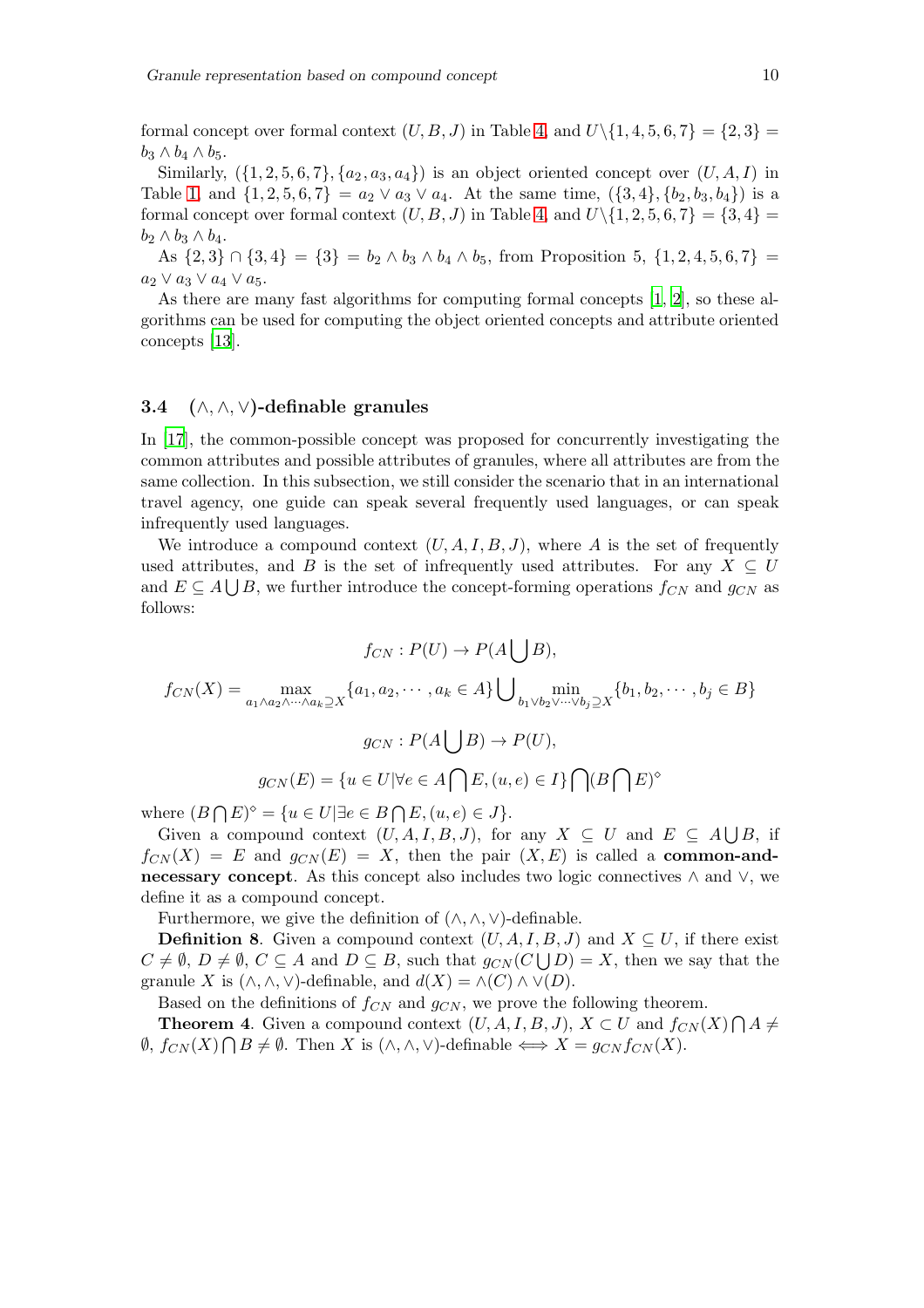*Proof.* Necessity. By Definition 8, there exist  $C \neq \emptyset$ ,  $D \neq \emptyset$ ,  $C \subseteq A$  and  $D \subseteq B$ , such that  $g_{CN}(C \bigcup D) = X$ . By the definition of g in Definition 2, let  $X_1 = g(C)$ ,  $X_2 = D^{\diamond}$ . Then  $X_1 \bigcap X_2 = X$ .

By the definition of  $f_{CN}$ , and note that  $A \cap B = \emptyset$ ,  $f_{CN}(X) \cap A$  is the maximum over A and  $f_{CN}(X) \bigcap B$  is the minimum over B. Then,

 $X_1 \bigcap X_2 = X \Longrightarrow C \subseteq (f_{CN}(X) \bigcap A)$  and  $D \supseteq (f_{CN}(X) \bigcap B)$ 

$$
\implies g_{CN}((f_{CN}(X)\bigcap A)\bigcup (f_{CN}(X)\bigcap B)) \subseteq g(C)\bigcap D^{\diamond} = X_1 \bigcap X_2 = X
$$

On the other hand, by the definition of  $f_{CN}$ ,

$$
g(f_{CN}(X)\bigcap A)\supseteq X
$$

and

$$
(f_{CN}(X)\bigcap B)^\diamond\supseteq X
$$

$$
\implies g_{CN}((f_{CN}(X)\bigcap A)\bigcup (f_{CN}(X)\bigcap B))\supseteq X
$$

Therefore,  $q_{CN} f_{CN}(X) = X$ .

Sufficiency. Let  $C \bigcup D = f_{CN}(X)$ , where  $f_{CN}(X) \bigcap A = C$ ,  $f_{CN}(X) \bigcap B = D$ . Then  $g_{CN}(C \bigcup D) = g_{CN} f_{CN}(X) = X$ . Thus X is  $(\wedge, \wedge, \vee)$ -definable. □

In fact, X is  $(\wedge, \wedge, \vee)$ -definable  $\iff X = a_1 \wedge a_2 \wedge \cdots \wedge a_k \wedge (b_1 \vee b_2 \vee \cdots \vee b_i)$ , where  $a_1, a_2, \cdots, a_k \in A$  and  $b_1, b_2, \cdots, b_j \in B$ .

|                |       |       |       | rapie o: | (U, A, I, D, J) |    |  |
|----------------|-------|-------|-------|----------|-----------------|----|--|
|                | $a_1$ | $a_2$ | $a_3$ | $a_4$    | $a_5$           | 92 |  |
|                |       |       |       |          |                 |    |  |
| റ<br>∠         |       |       |       |          |                 |    |  |
| 3              |       |       |       |          |                 |    |  |
| 4              |       |       |       |          |                 |    |  |
| 5              |       |       |       |          |                 |    |  |
| 6              |       |       |       |          |                 |    |  |
| $\overline{ }$ |       |       |       |          |                 |    |  |

<span id="page-10-0"></span>Table 5:  $(II A I B I)$ 

For example, in Table [5,](#page-10-0)  $\{2,3,7\} = a_1$ ,  $\{2,3,7\} = b_2 \vee b_4$ , thus  $\{2,3,7\} = a_1 \wedge (b_2 \vee b_4)$  $(b_4)$ , where  $f_{CN}(\{2,3,7\}) = \{a_1,b_2,b_4\}$ , and  $g_{CN}f_{CN}(\{2,3,7\}) = g_{CN}(\{a_1,b_2,b_4\})$  ${2, 3, 7}$ . Thus  $X = {2, 3, 7}$  is  $(\wedge, \wedge, \vee)$ -definable. However, we also have  ${2, 3, 7}$  =  $a_1 \wedge b_4$ , thus  $d({2, 3, 7})$  is not unique.

Similarly,  $g_{CN} f_{CN}(\{1,6,7\}) = g_{CN}(\{a_3,b_1,b_2\}) = \{1,6,7\}$ . Thus  $X = \{1,6,7\}$  is (∧,∧,∨)-definable.

Also,  $g_{CN} f_{CN}(\{2,3\}) = g_{CN}(\{a_1,b_3\}) = \{2,3\}.$  Thus  $X = \{2,3\}$  is  $(\wedge, \wedge, \vee)$ definable. Note that here  $X \subset a_1 = \{2, 3, 7\}$  and  $X \subset b_3 = \{2, 3, 4, 5\}.$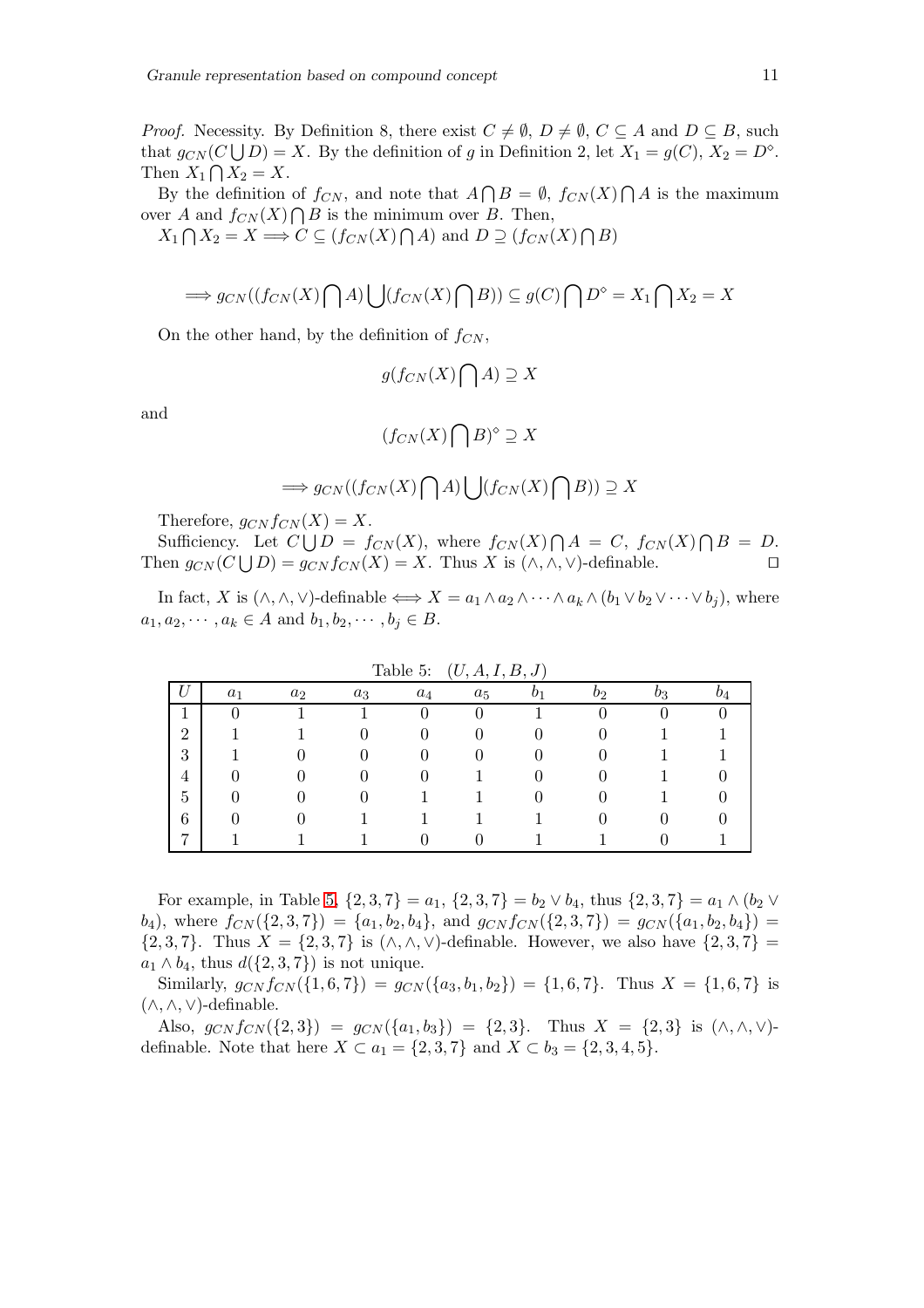| Name  | U |  | $c_A$ | ec1 | $ec_2$ |
|-------|---|--|-------|-----|--------|
| Peter |   |  |       |     |        |
| John  |   |  |       |     |        |
| Grace |   |  |       |     |        |
| Jenny |   |  |       |     |        |

<span id="page-11-1"></span>Table 6: Student scores

In Table [6,](#page-11-1) Peter passed all compulsory courses, but failed all two elective courses. John passed one elective course, but failed one compulsory course. Grace and Jenny passed all compulsory courses and one elective course, which met the requirements of the school. It could be denoted as { Grace, Jenny}=  $c_1 \wedge c_2 \wedge c_3 \wedge c_4 \wedge (ec_1 \vee ec_2)$ .

Next, we will describe the indefinable granules.

# <span id="page-11-0"></span>4 The approaching descriptions of indefinable granules

Based on the definitions of concept-forming operations, we will present unified approaching description methods of indefinable granules for each of the following types of concepts: formal concept, object-induced three-way concept, object oriented concept and common-and-necessary concept.

## 4.1 The approaching descriptions of ∧-indefinable granules

Suppose that the target granule X is  $\wedge$ -indefinable, if we can find  $\wedge$ -definable granules  $X_l$  and  $X_u$ , such that  $X_l \subset X \subset X_u$ , then we say that  $X_l$  and  $X_u$  are the approaching descriptions of  $\wedge$ -indefinable granule X [\[6\]](#page-15-9).

By Lemma 1.(3),  $gf(gf(X)) = gf(X)$ , thus  $gf(X)$  is ∧-definable from Theorem 1. By Lemma 1.(2),  $X \subseteq gf(X)$ . Furthermore, if granule Y is ∧-definable and  $X \subset Y$ , then  $gf(X) \subseteq gf(Y) = Y$ . Thus we get the following.

**Theorem 5.** Given a formal context  $(U, A, I)$ , ∧-indefinable  $X \subset U$  and  $f(X) \neq \emptyset$ . Then  $gf(X)$  must be the smallest ∧-definable granule containing X.

It is easy to show that here Theorem 5 is equivalent to Theorem 4 in [\[6\]](#page-15-9).

Now consider the ∧-definable granules  $X_l$ , such that  $X_l \subset X$ .

From a  $(U, A, I)$ , we can create a context  $(U, B, J)$ , where  $a \in A \Leftrightarrow b \in B$ , and  $(x, a) \in I \Leftrightarrow (x, b) \notin J$ . Then

$$
X_l = a_1 \wedge a_2 \wedge \cdots \wedge a_k \Longleftrightarrow U \backslash X_l = b_1 \vee b_2 \vee \cdots \vee b_k
$$

From  $X_l \subset X$ , we have

$$
b_1 \vee b_2 \vee \cdots \vee b_k \supset U \backslash X
$$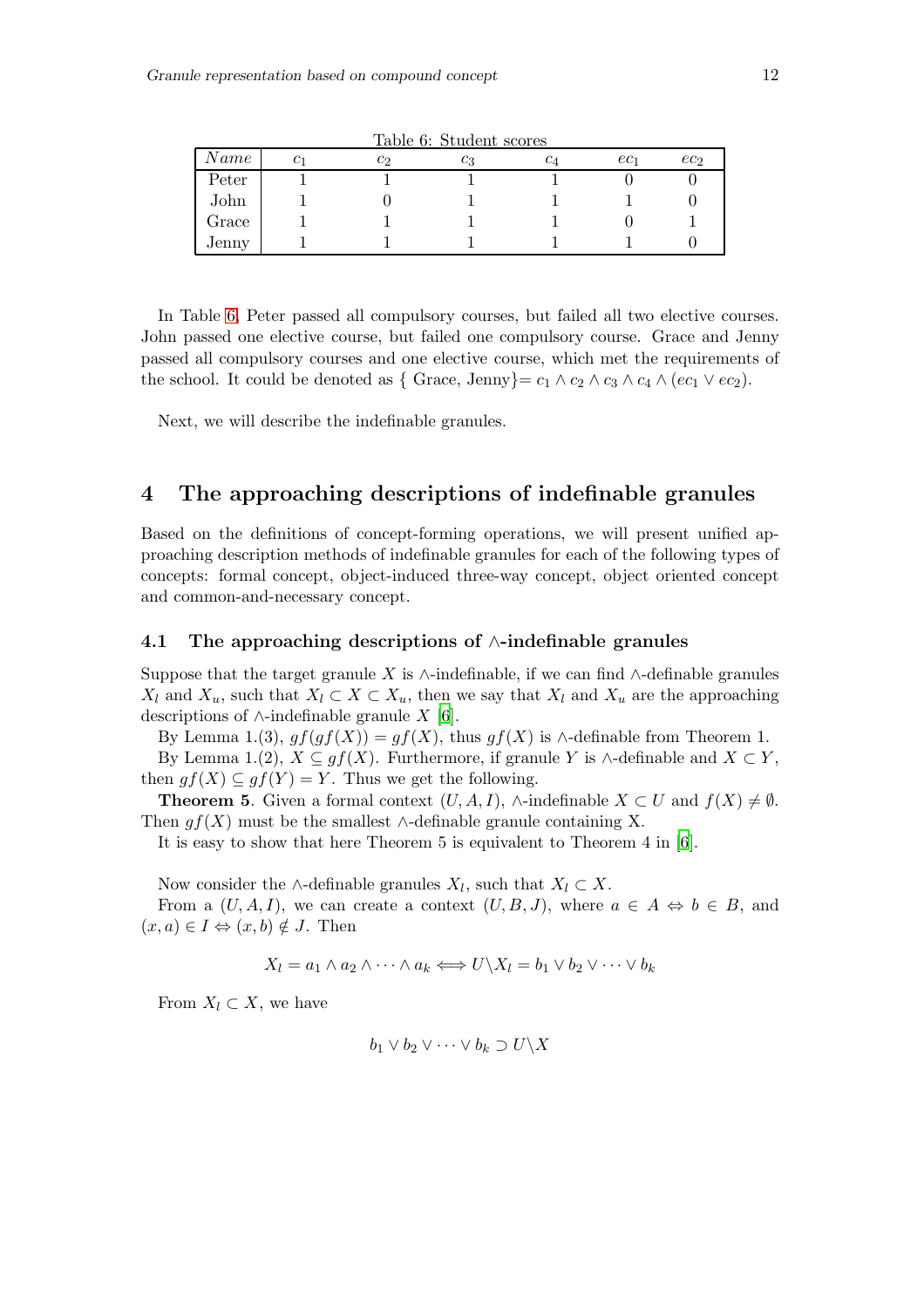So, to find the largest granule  $X_l \subset X$ 

$$
\iff \min_{b_1 \vee b_2 \vee \cdots \vee b_k \supset U \setminus X} \min_{\{U \setminus X\} \cap b_i \neq \emptyset, 1 \leq i \leq k} \{b_1, b_2, \cdots, b_k \in B\}
$$

|                |       |       | Lable 1. $(U, A, I)$ III [0] |       |       |
|----------------|-------|-------|------------------------------|-------|-------|
|                | $a_1$ | $a_2$ | $a_3$                        | $a_4$ | $a_5$ |
|                |       |       |                              |       |       |
| $\overline{2}$ |       |       |                              |       |       |
| 3              |       |       |                              |       |       |
| 4              |       |       |                              |       |       |
| 5              |       |       |                              |       |       |
| 6              |       |       |                              |       |       |

<span id="page-12-0"></span>Table 7:  $(II \, A \, I)$  in  $[6]$ 

<span id="page-12-1"></span>Table 8: Formal context  $(U, B, J)$  from  $(U, A, I)$  in [\[6\]](#page-15-9)

|                | Dэ | 03 | 15 |
|----------------|----|----|----|
|                |    |    |    |
| $\overline{2}$ |    |    |    |
| 3              |    |    |    |
| 4              |    |    |    |
| 5              |    |    |    |
| 6              |    |    |    |

For example, in Table [7,](#page-12-0) let us take  $X = \{4, 5, 6\}$ , thus we consider  $U \setminus X = \{1, 2, 3\}$ in Table [8.](#page-12-1)

It is easy to see that  $\{1, 2, 3\} = b_2 \vee b_3$  or  $\{1, 2, 3\} = b_2 \vee b_5$ . Therefore,  $X_l = a_2 \wedge a_3 =$  $\{4, 5\}$  or  $X_l = a_2 \wedge a_5 = \{4, 6\}.$ 

# 4.2 The approaching descriptions of  $(\wedge, \wedge, \neg)$ -indefinable granules

Similar to Subsection 3.2, from a  $(U, A, I)$ , we establish a  $(U, A, I, B, J)$ , where  $a \in$  $A \Leftrightarrow b \in B$ ,  $(x, a) \in I \Leftrightarrow (x, b) \notin J$ .

Similar to Subsection 4.1, we can get the following result.

**Theorem 6.** Given a compound context  $(U, A, I, B, J)$ ,  $(\wedge, \wedge, \neg)$ -indefinable  $X \subset U$ ,  $f(X) \neq \emptyset$ . Then  $gf(X)$  must be the smallest  $(\wedge, \wedge, \neg)$ -definable granule and  $gf(X) \supset$ X, where f and g are defined in Subsection 3.2.

It is easy to show that here Theorem 6 is equivalent to Theorem 6 in [\[6\]](#page-15-9).

Now consider the  $(\wedge, \wedge, \neg)$ -definable granules  $X_l$ , such that  $X_l \subset X$ . From a compound context  $(U, A, I, B, J)$ , we construct a context  $(U, C, K)$ , where  $a \in A$  or  $a \in$  $B \Leftrightarrow c \in C$ , and  $(x, a) \in I$  or  $J \Leftrightarrow (x, c) \notin K$ . Then

$$
X_l = a_1 \wedge a_2 \wedge \cdots \wedge a_k \Longleftrightarrow U \backslash X_l = c_1 \vee c_2 \vee \cdots \vee c_k
$$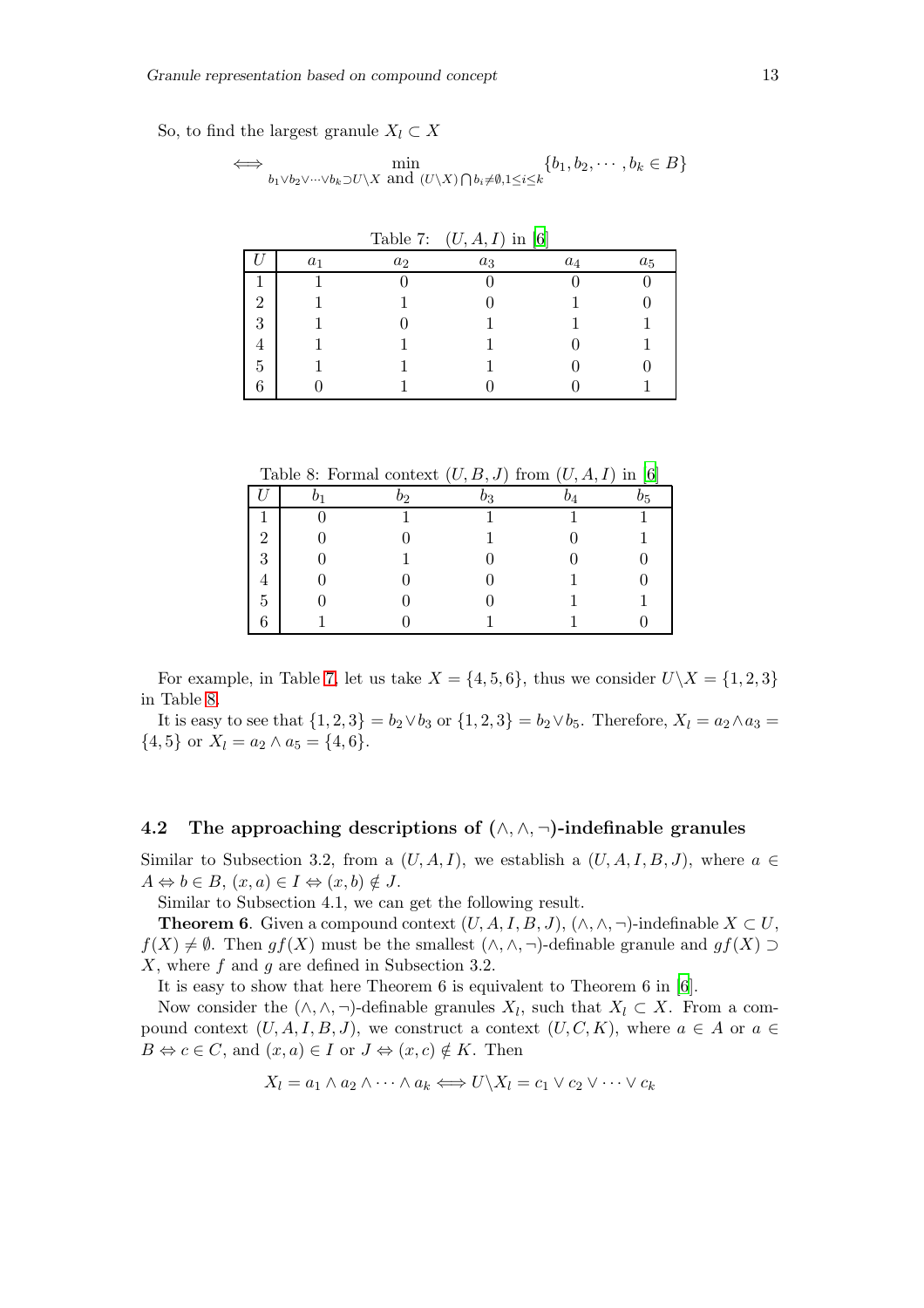From  $X_l \subset X$ , we have

$$
c_1 \vee c_2 \vee \cdots \vee c_k \supset U \backslash X
$$

So, to find the largest granule  $X_l \subset X$ 

⇐⇒ min  $c_1 \vee c_2 \vee \cdots \vee c_k \supset U \setminus X$  and  $(U \setminus X) \bigcap c_i \neq \emptyset, 1 \leq i \leq k$  $\{c_1, c_2, \cdots, c_k \in C\}$ 

### 4.3 The approaching descriptions of ∨-indefinable granules

Similar to Subsection 3.3, from a  $(U, A, I)$ , we build a context  $(U, B, J)$ , where  $a \in$  $A \Leftrightarrow b \in B$ ,  $(x, a) \in I \Leftrightarrow (x, b) \notin J$ . Then

$$
X = a_1 \vee a_2 \vee \cdots \vee a_k \Longleftrightarrow U \backslash X = b_1 \wedge b_2 \wedge \cdots \wedge b_k
$$

Similar to Subsection 4.1, the following new result can be obtained.

**Theorem 7.** Given a formal context  $(U, B, J)$ ,  $\vee$ -indefinable  $X \subset U$  and  $f(X) \neq \emptyset$ . Then  $U\gtrsim g f(U\setminus X)$  must be the largest ∨-definable granule contained in X.

Now consider the ∨-definable granules  $X_u$ , such that  $X_u \supset X$ . Then

$$
X_u = a_1 \vee a_2 \vee \dots \vee a_k \Longrightarrow a_1 \vee a_2 \vee \dots \vee a_k \supset X
$$

So, to find the smallest granule  $X_u \supset X$ 

$$
\iff \min_{a_1 \lor a_2 \lor \cdots \lor a_k \supseteq X \text{ and } X \bigcap a_i \neq \emptyset, 1 \leq i \leq k} \{a_1, a_2, \cdots, a_k \in A\}
$$

### 4.4 The approaching descriptions of  $(\wedge, \wedge, \vee)$ -indefinable granules

Suppose that the granule X is  $(\wedge, \wedge, \vee)$ -indefinable over  $(U, A, I, B, J)$  and  $f_{CN}(X) \neq \emptyset$ , where  $A$  is the set of frequently used attributes, and  $B$  is the set of infrequently used attributes.

By definitions of  $f_{CN}$  and  $g_{CN}$  in Subsection 3.5, we would obtain  $f_{CN}(X) = C \bigcup D$ , where  $C = \{a_1, a_2, \dots, a_k\} \subseteq A$  and  $D = \{b_1, b_2, \dots, b_j\} \subseteq B$ .

So,

$$
g_{CN}(C \bigcup D) = a_1 \wedge a_2 \wedge \cdots \wedge a_k \wedge (b_1 \vee b_2 \vee \cdots \vee b_j)
$$

is  $(\wedge, \wedge, \vee)$ -definable. Furthermore, if granule Y is  $(\wedge, \wedge, \vee)$ -definable and  $X \subset Y$ . Suppose that  $f_{CN}(Y) = C' \bigcup D'$ , by definitions of  $f_{CN}$  and  $g_{CN}$  in Subsection 3.5,  $C' \subseteq$ C and  $D' \supseteq D$ . Thus  $Y = g_{CN} f_{CN}(Y) = g(C') \cap D'^{\diamond} \supseteq g(C) \cap D^{\diamond} = g_{CN} f_{CN}(X)$ , where  $q$  is defined in Definition 2.

Thus we get the following result.

**Theorem 8.** Given a compound context  $(U, A, I, B, J)$ ,  $(\wedge, \wedge, \vee)$ -indefinable  $X \subset U$ and  $f_{CN}(X) \neq \emptyset$ . Then  $g_{CN} f_{CN}(X)$  must be the smallest  $(\wedge, \wedge, \vee)$ -definable granule and  $g_{CN} f_{CN}(X) \supseteq X$ .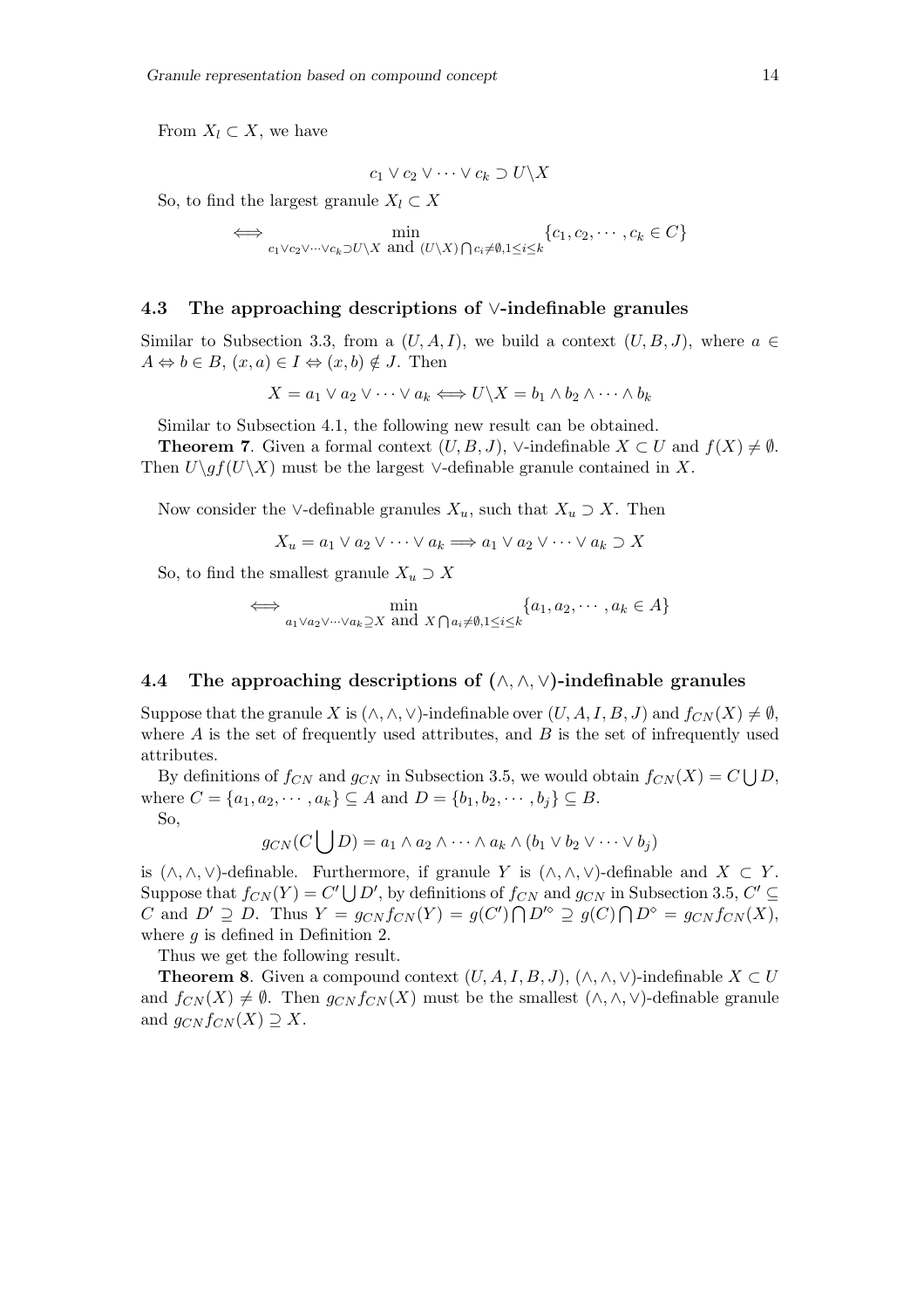# <span id="page-14-2"></span>5 Conclusions and future work

<span id="page-14-3"></span>

|  |  | Table 9: Granule description definition comparison |
|--|--|----------------------------------------------------|
|  |  |                                                    |
|  |  |                                                    |

| Granule description type              | Logic formula                                                                            | Condition                                     |
|---------------------------------------|------------------------------------------------------------------------------------------|-----------------------------------------------|
| $\wedge$ – definable                  | $X = a_1 \wedge a_2 \wedge \cdots \wedge a_k$                                            | $a_1, a_2, \cdots, a_k \in A$                 |
| $(\wedge, \wedge, \neg) - definable$  | $X = a_1 \wedge a_2 \wedge \cdots \wedge a_k$                                            | $a_1, a_2, \cdots, a_k \in A \cup B$          |
| $\vee$ – definable                    | $X = a_1 \vee a_2 \vee \cdots \vee a_k$                                                  | $a_1, a_2, \cdots, a_k \in A$                 |
| $(\wedge, \wedge, \vee) - defineable$ | $X = a_1 \wedge a_2 \wedge \cdots \wedge a_k \wedge (b_1 \vee b_2 \vee \cdots \vee b_i)$ | $a_1, a_2, \cdots, a_k \in A$                 |
|                                       |                                                                                          | and $b_1 \vee b_2 \vee \cdots \vee b_j \in B$ |

From Table [9,](#page-14-3) if X is ∨-definable, then  $U\ X$  is  $\wedge$ -definable.  $(\wedge, \wedge, \neg)$ -definable is almost the same as  $\wedge$ -definable, yet they have different attribute field.  $(\wedge, \wedge, \vee)$ definable is a kind of combination of ∧-definable and ∨-definable.

It is common that the definitions of concept operators are given in a description language. However, sometimes the logical formula can reflect the essence of the problem. Through their logical formulas, it is easy to decipher the equivalent relationship between formal concept and object oriented concept, and there is also a kind of equivalent relationship between formal concept and object-induced three-way concept. Further more, the obvious goal of granule representation is to obtain an exact logical formula for any definable granule and approaching descriptions for an indefinable granule. In this paper, the logical formulas have been given or derived for all four kinds of concepts. Thus, utilizing the logical relationship among various concepts, we have derived much concise and unified equivalent conditions of definable granules and approaching description methods of indefinable granules for all four kinds of concepts. Since it is an NP-hard problem [\[6](#page-15-9)] to construct the entire concept lattice, our discussions are only based on the definitions of concept-forming operations.

The concept with common attributes has been frequently studied. To investigate the granules with some special needs, we have proposed one new type of compound concept, i.e., common-and-necessary concept. Its description is investigated in this paper.

In the future, we will continue to investigate other kinds of definable granules and explore their exact descriptions or approaching descriptions for indefinable granules. It is also worth to study the application of the new type of compound concept in approximate reasoning and cognitive computing.

## References

- <span id="page-14-0"></span>[1] S. Andrews, A 'Best-of-Breed' approach for designing a fast algorithm for computing fixpoints of Galois Connections, *Information Sciences*, 295 (20) (2015) 633–649.
- <span id="page-14-1"></span>[2] S. Andrews, In-Close4 Program, 2017, *https://sourceforge.net/projects/inclose/files/In-Close/*.